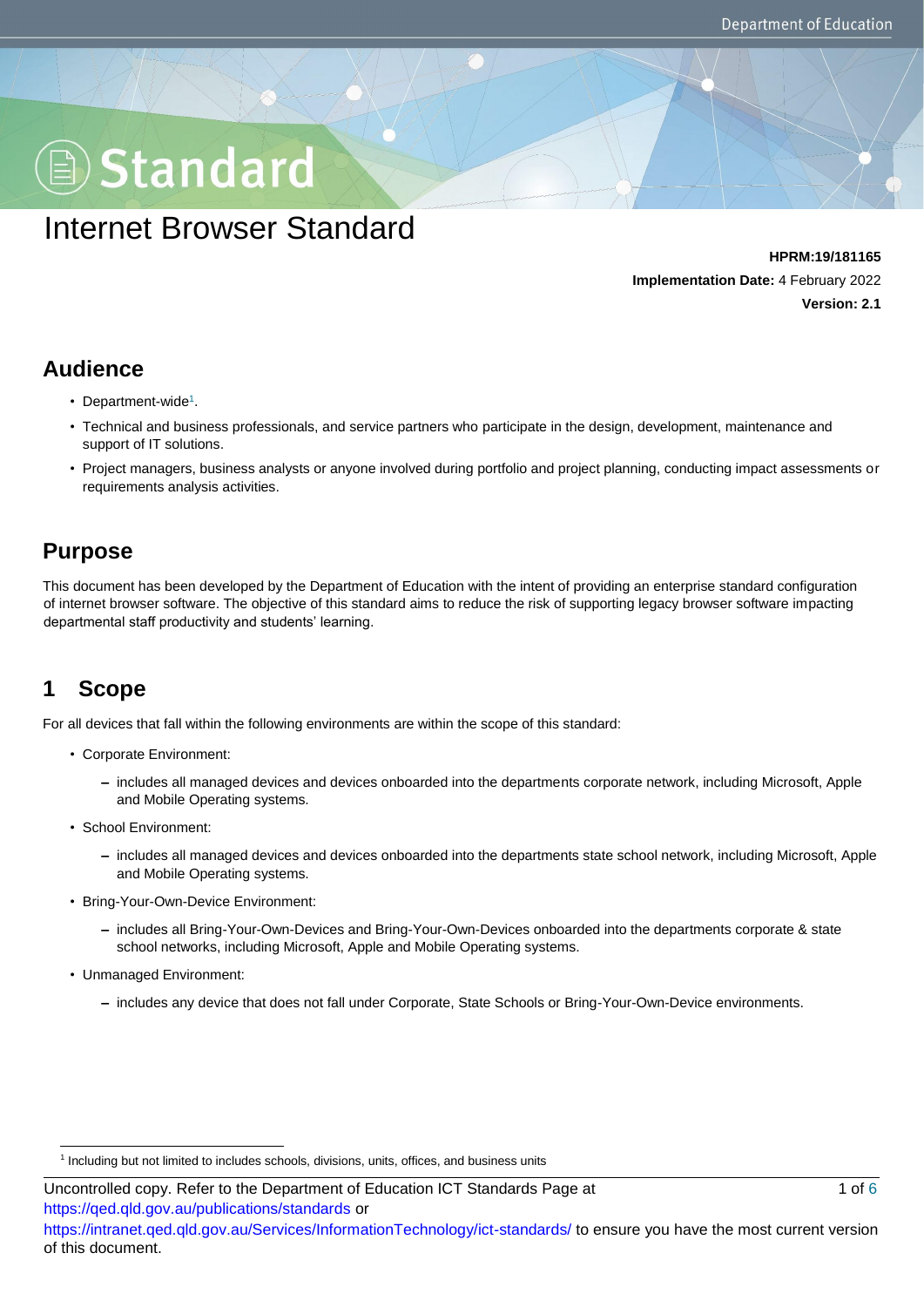#### **2 Handling of Exemptions**

All exceptions and requests for exemptions MUST be recorded in the Architecture register and attached to this standard (HPRM:19/181165) in HP TRIM. The below identifies how exemptions to the Internet Browser Standard are handled in the department:

- 1. all applications are required to complete the standard exception[1] and submit the form to the Domain Architecture and Standards Group (DASG) for consideration.
- 2. all exemptions require approval from the Domain Architecture and Standards Group.
- 3. for escalation cases and only after tabled at Domain Architecture and Standards Group exemption are subject to Architecture Review Board approval.

#### **3 Standard Exceptions**

Nil<sup>2</sup>

l

#### **4 Standard Language & Requirement Levels**

Within this document several words are used to signify a requirement or obligation. These words have special meanings only when they are written in all capitals. When these words are not capitalised, they have their normal English meanings. The following defines these words and how they should be interpreted:

**MUST** This word, or the terms "REQUIRED" or "SHALL", mean that the definition is an absolute requirement of the specification.

**MUST NOT** This phrase, or the phrase "SHALL NOT", mean that the definition is an absolute prohibition of the specification.

**SHOULD** This word, or the adjective "RECOMMENDED", mean valid reasons may exist in particular circumstances to ignore a particular item, but the full implications must be understood and carefully weighed before choosing a different course.

**SHOULD NOT** This phrase, or the phrase "NOT RECOMMENDED" mean valid reasons may exist in particular circumstances when the particular behaviour is acceptable or even useful, but the full implications should be understood and the case carefully weighed before implementing any behaviour described with this label.

**MAY** This word, or the adjective "OPTIONAL", mean that an item is truly optional. One vendor may choose to include the item because a particular marketplace requires it or because the vendor feels that it enhances the product while another vendor may omit the same item. An implementation which does not include a particular option MUST be prepared to interoperate with another implementation which does include the option, though perhaps with reduced functionality. In the same vein an implementation which does include a particular option MUST be prepared to interoperate with another implementation which does not include the option (except, of course, for the feature the option provides.)

Uncontrolled copy. Refer to the Department of Education ICT Standards Page at 2 of 6 https://qed.qld.gov.au/publications/standards or https://intranet.qed.qld.gov.au/Services/InformationTechnology/ict-standards/ to ensure you have the most current version of this document.

<sup>&</sup>lt;sup>2</sup> Not all exceptions and exemptions are documented in this standard; instead see the register attached to this standard see HPRM:19/181165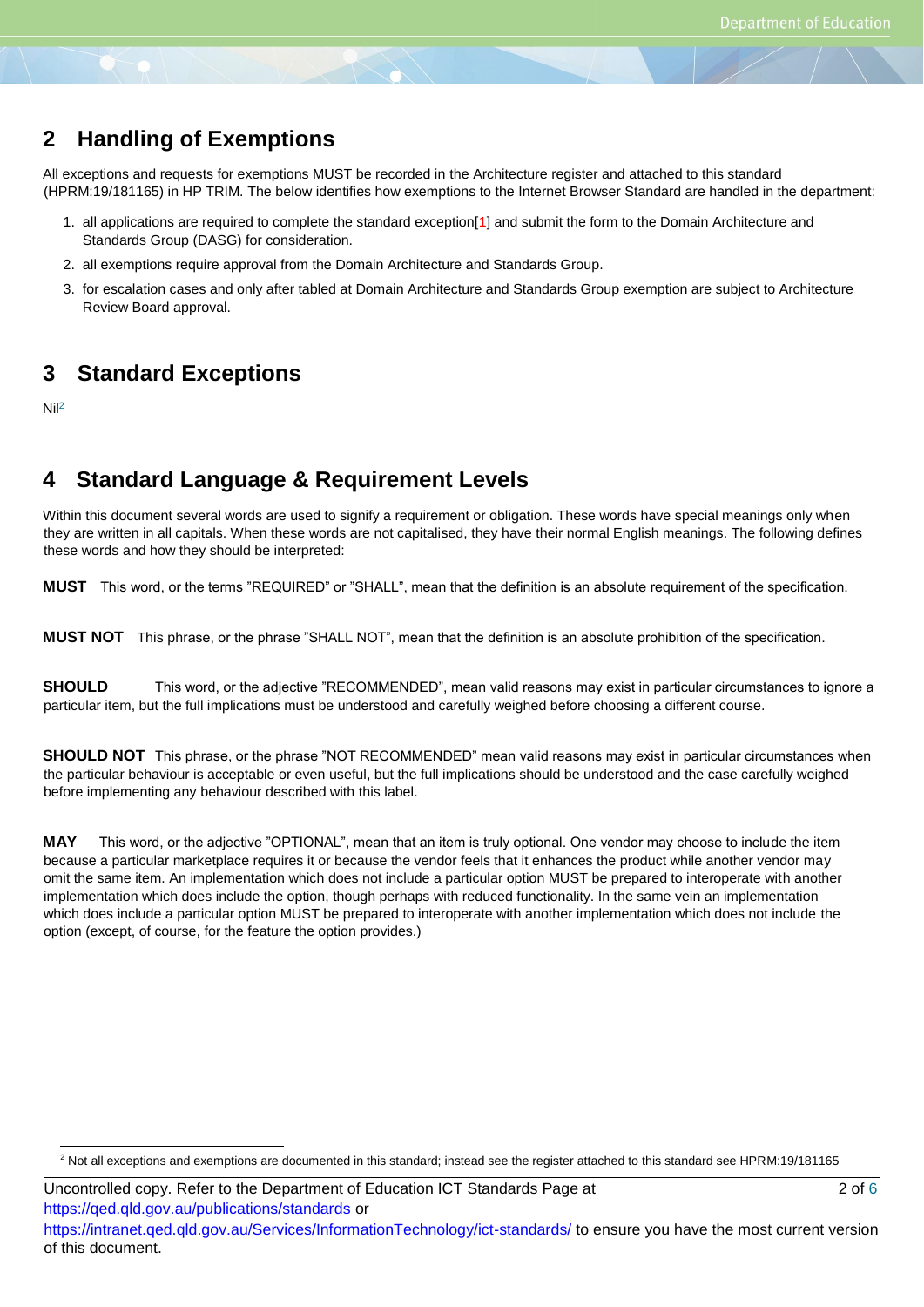#### **5 Corporate & School Environment Standards**

For devices within corporate and school environments the following MUST be observed:

- All internet browser updates MUST be tested and deployed within six months of its initial release.
- Enterprise editions, or browsers that support centralised management, SHOULD be preferred over noncentralised browsers.
- Browsers SHOULD be managed from a central location for browser installations, maintenance, updating and compliance.
- Non-approved third party extensions, or embedded features that have the potential to communicate to unapproved services SHOULD NOT be installed.
- Operating systems and internet browsers identified in Table 1 MUST be supported.

| <b>Operating</b><br><b>System</b> | <b>Internet Browser</b>                                                                                                           |  |  |
|-----------------------------------|-----------------------------------------------------------------------------------------------------------------------------------|--|--|
| Windows                           | Edge - chromium engine (latest versions)<br>Google Chrome (latest versions)                                                       |  |  |
| MacOS                             | Edge - chromium engine (latest versions)<br>Apple Safari 12 and later                                                             |  |  |
| Linux                             | Google Chrome (latest versions)                                                                                                   |  |  |
| iOS                               | Google Chrome - iOS WebKit (latest versions)<br>Apple Safari for iOS 12.1 and later<br>Edge - iOS WebKit engine (latest versions) |  |  |
| Android                           | Google Chrome (latest versions)<br>Samsung Internet (latest versions)<br>Edge - chromium engine (latest versions)                 |  |  |

#### Table 1: Internet Browsers

#### **6 BYOD & Unmanaged Environment Standard**

When considering BYOD Environments and unmanaged devices; internet browsers listed on Queensland Government Browser support list[2] MUST be supported.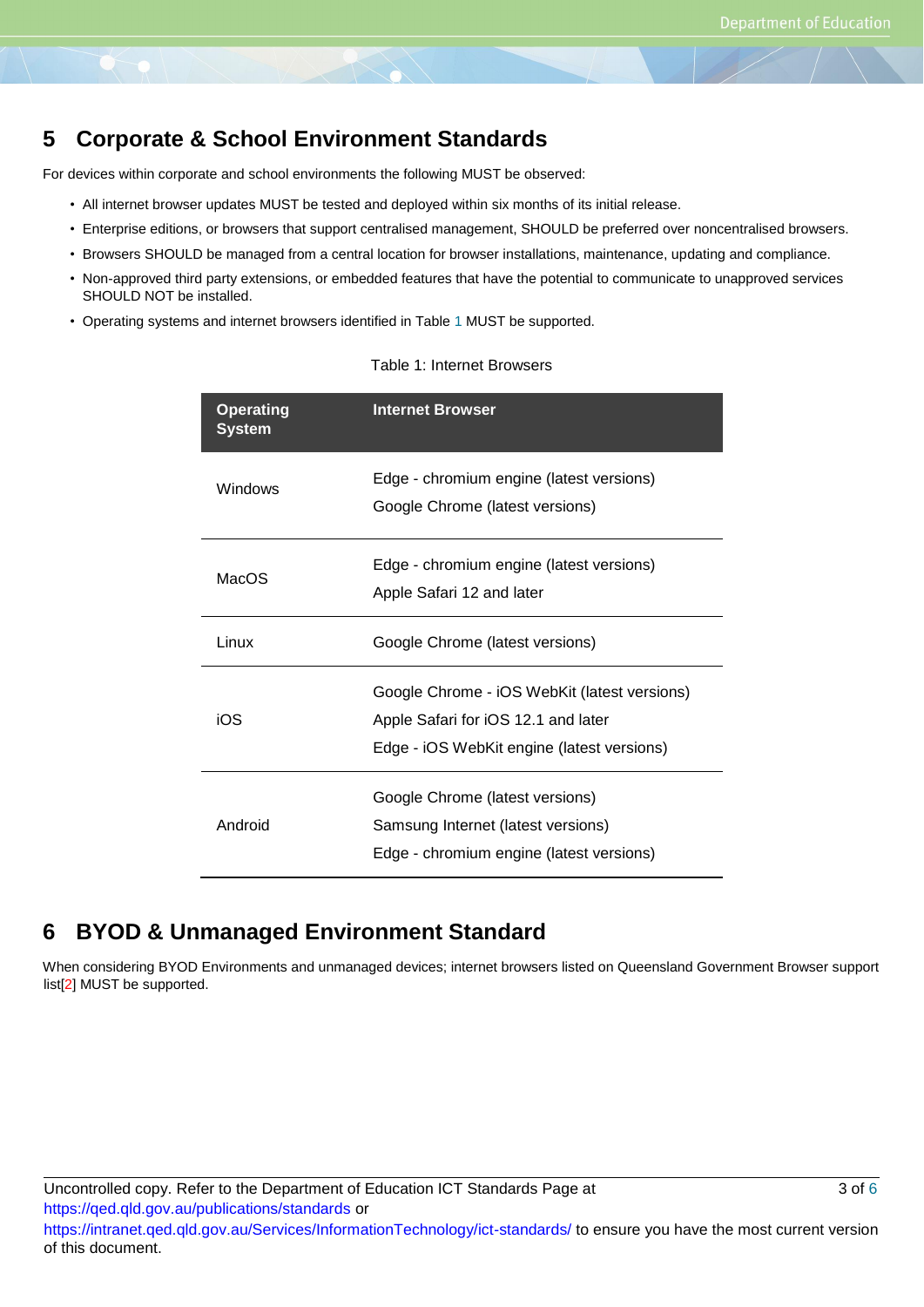#### **Legislation**

Nil

#### **Related Policies**

- Software asset management policy[3]
- ICT Asset Management[4]

#### **Related Procedures**

Nil

#### **Related Standards**

- Internet Browser Standard[5]
- Web Standard<sup>[6]</sup>

#### **Guidelines**

Nil

## **Supporting Information/Websites**

Standard Exception Form[1]

#### **Contact**

For further information, please contact:

#### **Domain Architecture** & **Standards Group**

• email: DASG.Secretariat@qed.qld.gov.au

#### **Review Date**

Next Review Date: 1 June 2022

## **Creative Commons Licence**( i )

Uncontrolled copy. Refer to the Department of Education ICT Standards Page at 4 of 6 https://qed.qld.gov.au/publications/standards or https://intranet.qed.qld.gov.au/Services/InformationTechnology/ict-standards/ to ensure you have the most current version of this document.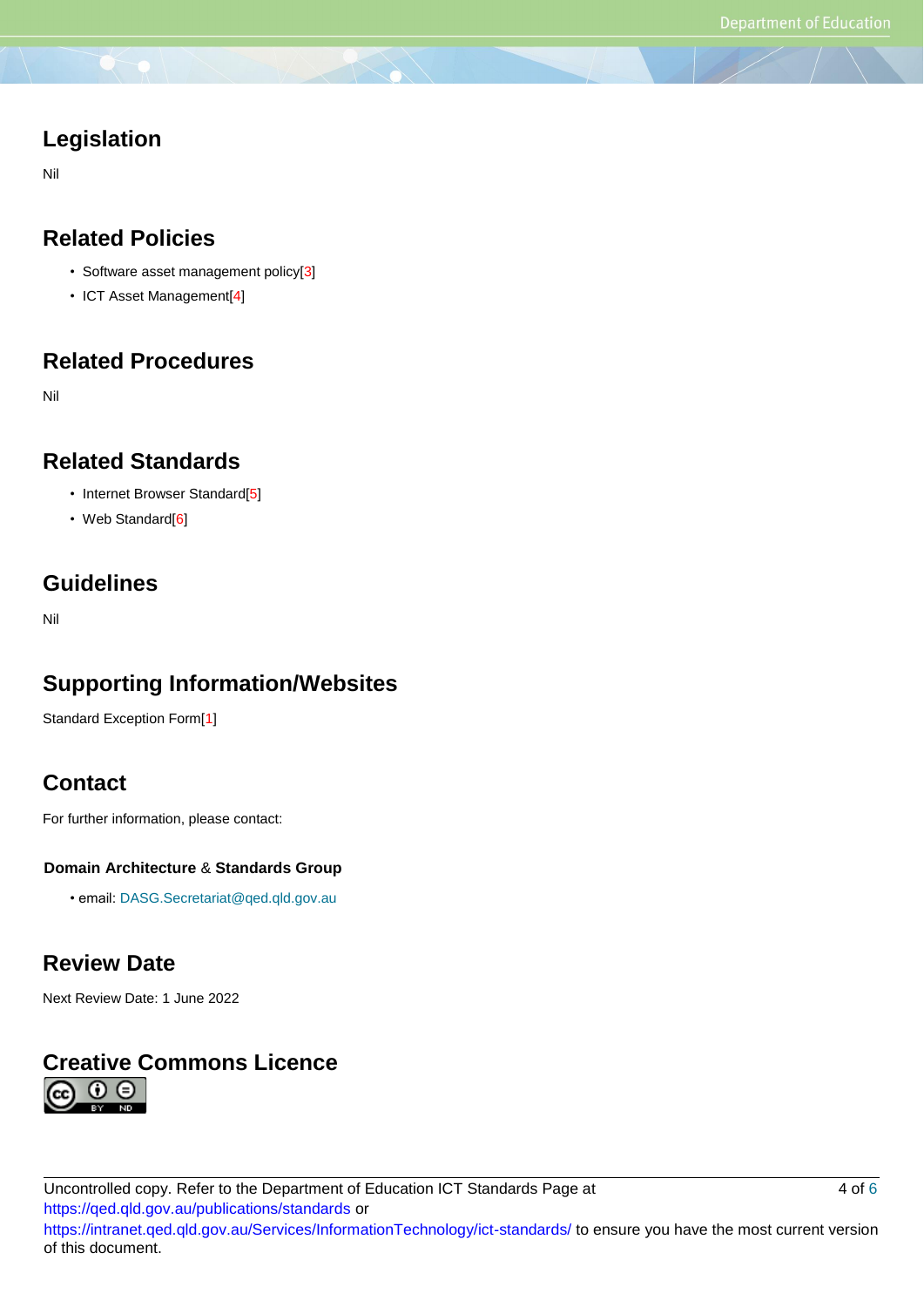## **Superseded Versions**

See Table 2.

#### Table 2: Internet Browser Standard Versions

| <b>Standard Title</b>                            | <b>Version</b> | <b>Publication</b><br><b>Availability</b> | <b>Key Changes</b>                                                                        | <b>Superseded by</b>                                     |
|--------------------------------------------------|----------------|-------------------------------------------|-------------------------------------------------------------------------------------------|----------------------------------------------------------|
| Internet Browser<br>Standard<br>(HPRM:19/181165) | v1.0           | Internal &<br>External                    | Initial Version                                                                           | Internet Browser<br>Standard<br>(HPRM:19/181165)<br>v2.0 |
| Internet Browser<br>Standard<br>(HPRM:19/181165) | v2.0           | Internal &<br>External                    | Clarification of departmental<br>environments and updated to<br>approved standards format | <b>Current Version</b>                                   |